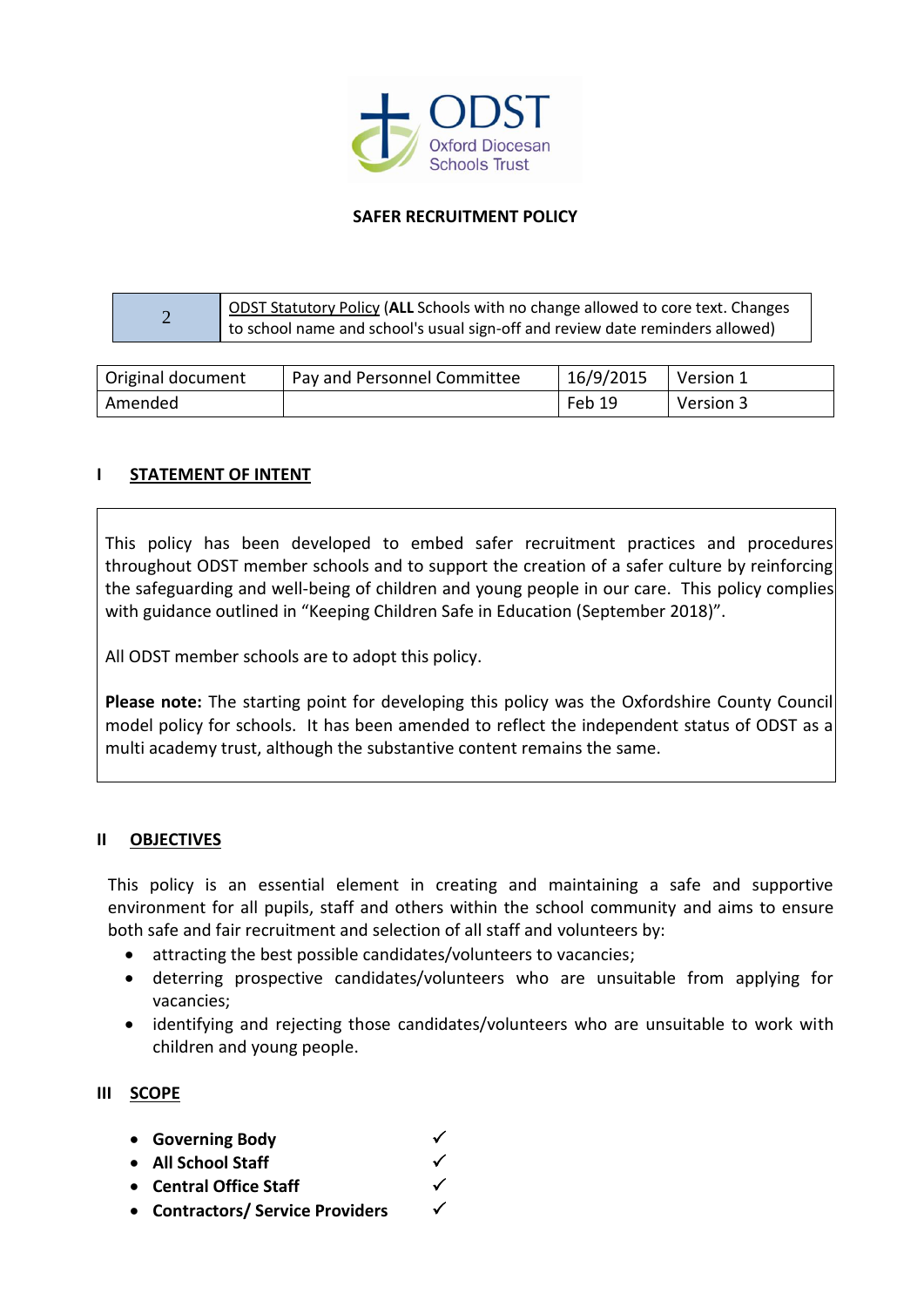## **IV RELEVANT LEGISLATION**

- Keeping Children Safe in Education (2018)
- Childcare Disqualification Regulations (2018)

## **V RELATED POLICIES AND DOCUMENTS**

- ODST Safeguarding and Child Protection Policy
- Guidance on Expected Conduct in School Settings
- Whistleblowing Policy
- Equality Policy

## **VI DATE OF REVIEW**

The policy will be reviewed as required by the Board of Trustees of ODST to take account of any legislative changes and / or national policy development as well as feedback from ODST staff and schools and in any event, by 31 December 2021 at the latest.

## **VIII GENERAL PRINCIPLES**

## **Definitions**

- Unless indicated otherwise, all references to "school" include both schools and academies;
- Unless indicated otherwise, all references to "teacher" include the headteacher;
- Unless indicated otherwise, all references to 'staff' include teaching, support and centrally employed staff.

#### **Consistency of Treatment and Fairness**

The relevant body is committed to ensuring consistency of treatment and fairness and will abide by all relevant employment and equality legislation.

## **Delegation**

The relevant body has chosen to delegate some of its functions to local governing bodies as set out in this policy.

#### **Monitoring and Evaluation**

The Local Governing Body and headteacher will monitor the operation and effectiveness of the school's safer recruitment policy and may be required to provide feedback to officers and Trustees of ODST, or the Local Authority Designated Officer where appropriate.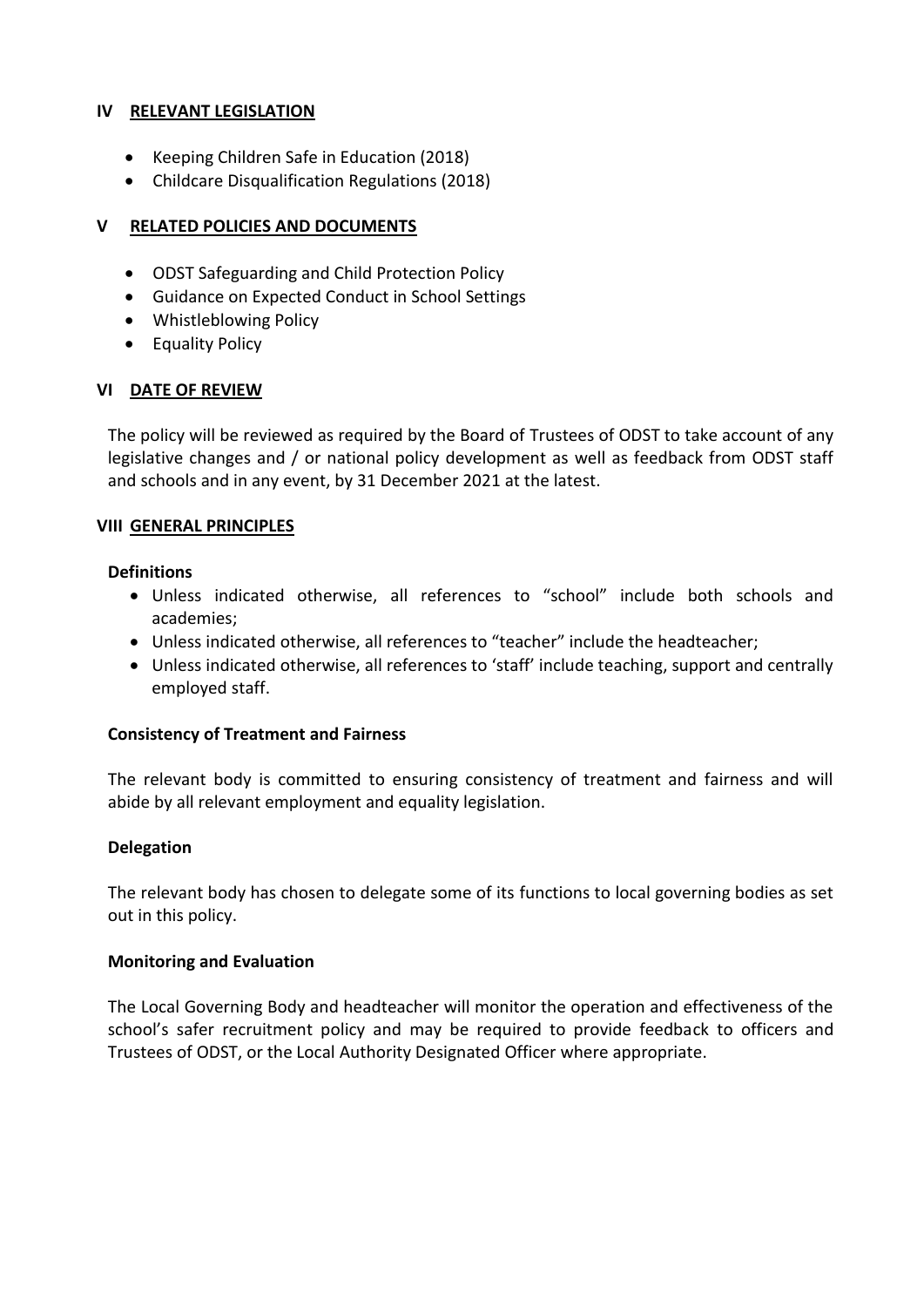#### **IX RESPONSIBILITIES**

#### **Responsibilities of the Relevant Body**

- To ensure the ODST has effective policies and procedures in place for the safe and fair recruitment and selection of staff and volunteers in accordance with Department for Education Guidance and Legal Requirements and the relevant Local Authority's Safeguarding Children's Board procedures;
- To monitor members school's compliance with them;

## **Responsibilities of the Headteacher/ School**

- To ensure that the school operates safe and fair recruitment and selection procedures which are regularly reviewed and up-dated to reflect any changes to legislation and statutory guidance;
- To ensure that all appropriate checks have been carried out on staff and volunteers in the school;
- To ensure that appropriate staff and governors in member schools have completed safer recruitment training and that this is updated where appropriate.
- To monitor any contractors and agencies compliance with this document;
- To promote the safety and well-being of children and young people at every stage of this process.

#### **General**

- It is the responsibility of all potential and existing workers, including volunteers to comply with this document;
- It is the responsibility of all contractors and agencies to comply with safe recruitment preemployment checks;
- The responsibilities of Ofsted, within inspection and regulation work, also include identifying safeguarding concerns such as inadequate recruitment checking processes.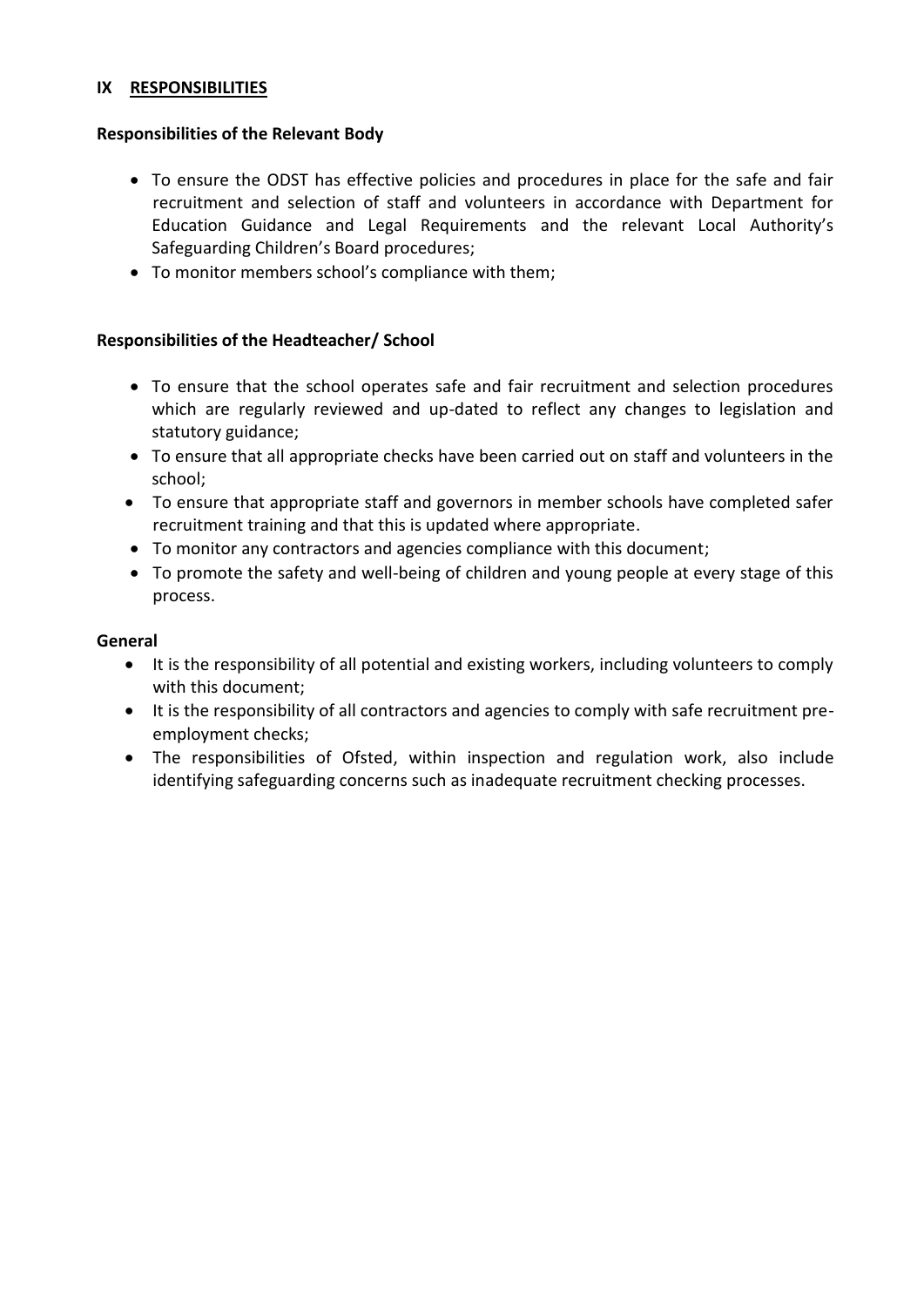## **Introduction**

This policy is an essential element in creating and maintaining a safe and supportive environment for all pupils, staff and others within the school community and aims to ensure both safe and fair recruitment and selection of all staff and volunteers by:

- attracting the best possible candidates/volunteers to vacancies;
- deterring prospective candidates/volunteers who are unsuitable from applying for vacancies;
- identifying and rejecting those candidates/volunteers who are unsuitable to work with children and young people.

*Safer recruitment means thinking about and including issues to do with child protection, safeguarding and promoting the welfare of children at every stage of the recruitment process.* 

This policy complies with guidance outlined in "Keeping Children Safe in Education (September 2018)" and reinforces the expected conduct outlined in the Code of Conduct for Staff as well as the school's Safeguarding and Child Protection and Whistleblowing Policies with which all staff are expected to be familiar with. All successful candidates for paid or volunteer employment will be made aware of these documents.

## **Overview**

- 1.1 **Wroxton CE Primary School** is committed to using procedures that deal effectively with those adults who fail to comply with the school's safeguarding and child protection procedures and practices.
- 1.2 We are under a duty to refer any allegation of abuse made against a member of staff to the Local Authority Designated Officer within one working day of the allegation being made. A referral will be made if a teacher or member of staff (including volunteers) has:
	- behaved in a way that has harmed a child, or may have harmed a child;
	- possibly committed a criminal offence against or related to a child;
	- behaved towards a child or children in a way that indicates he or she would pose a risk of harm if they work regularly or closely with children.
- 1.3 Under certain circumstances, we have a duty to refer to the Disclosure and Barring Service (DBS), any member of staff who, following investigation, is either dismissed or resigns prior to the completion of disciplinary procedures, because of conduct or action towards a pupil that has placed that pupil at harm or risk of harm.

# **Inviting Applications for a Role**

 $\overline{a}$ 

2.1 All advertisements for posts of regulated<sup>1</sup> activity, paid or unpaid, will include the following statement:

 $1$  A post-holder will be deemed to be in regulated activity if as a result of their work they will be responsible on a regular basis in a school or college for teaching, training, instructing, caring for or supervising children; or they carry out paid, or unsupervised unpaid, work regularly in a school or college where that work provides an opportunity for contact with children; or they engage in intimate or personal care or overnight activity, even if this happens only once and regardless of whether they are supervised or not.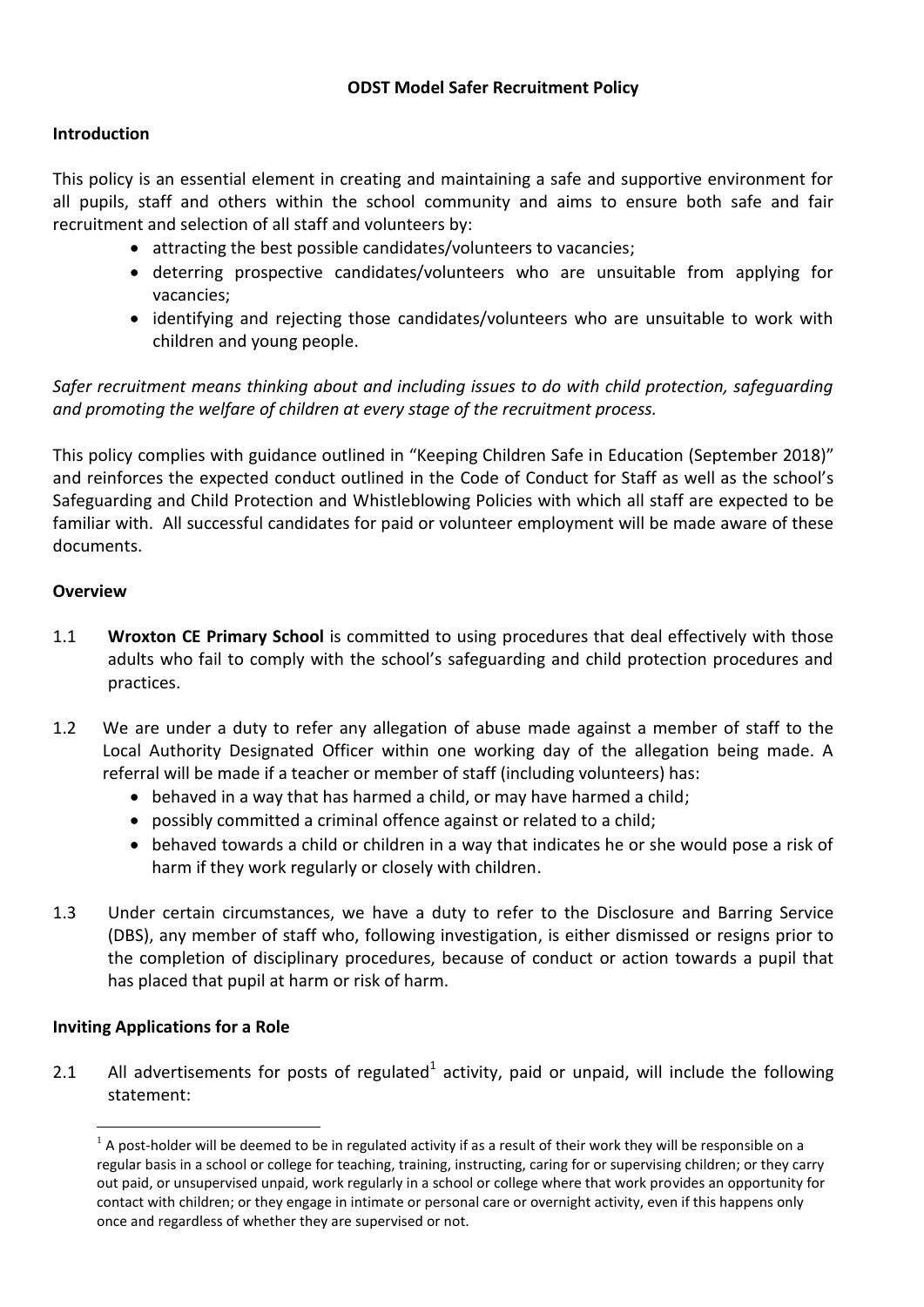**Wroxton CE Primary School** is committed to safeguarding and promoting the welfare of children and young people and expects all staff and volunteers to share in this commitment. All post holders in regulated activity are subject to appropriate vetting procedures and a satisfactory Disclosure and Barring Service (DBS) Enhanced check".

- 2.2 It is expected that all vacant posts will usually be advertised externally to encourage as wide a field of potential candidates as possible. In certain circumstances there may be justification for an internal advertisement only but the rationale for this should be discussed with the ODST HR Advisor prior to advertising.
- 2.3 All applicants will receive a pack or link to a website containing the following when applying for a post:
	- Job description and person specification;
	- An application form;
	- Information about ODST, the school and other general information such as reference to the school's commitment to ensuring the safety and well-being of the pupils and to legislation concerning the protection of children;
	- Details of the selection procedure for the post;
	- The contact details of any person who will be able to provide additional information about the post;
	- A statement about access to the school for applicants who may wish to see it or who may wish to speak with the Headteacher before making an application.
- 2.4 Prospective applicants must complete, in full, and return a standard application form. A curriculum vitae will not be accepted in place of a completed application form although may be submitted as additional evidence. Incomplete application forms will be returned to the applicant where the deadline for completed forms has not passed. Written information about previous employment history will be requested and will be checked to ensure that it is not contradictory or incomplete.
- 2.5 By completing and submitting an application form, applicants are deemed to have provided a signed declaration (even if this is sent by e-mail) that the information given is factually correct and that they possess the qualifications, skills and experience that they have stated on the form.

## **Identification of the Recruitment Panel**

3.1 At least one member of the Selection and Recruitment Panel will have successfully completed training in safer recruitment.

## **Shortlisting and References**

- 4.1 Candidates will be short listed against the person specification for the post. A minimum of two people should carry out the short-listing process, one of whom should have completed appropriate safer recruitment and selection training.
- 4.2 References for shortlisted candidates will be sent for immediately after shortlisting. The only exception to this is where candidates have indicated on their application forms that they do not wish their current employer to be contacted. In such cases, this reference will be taken up immediately after interview and prior to any offer of employment being made. One reference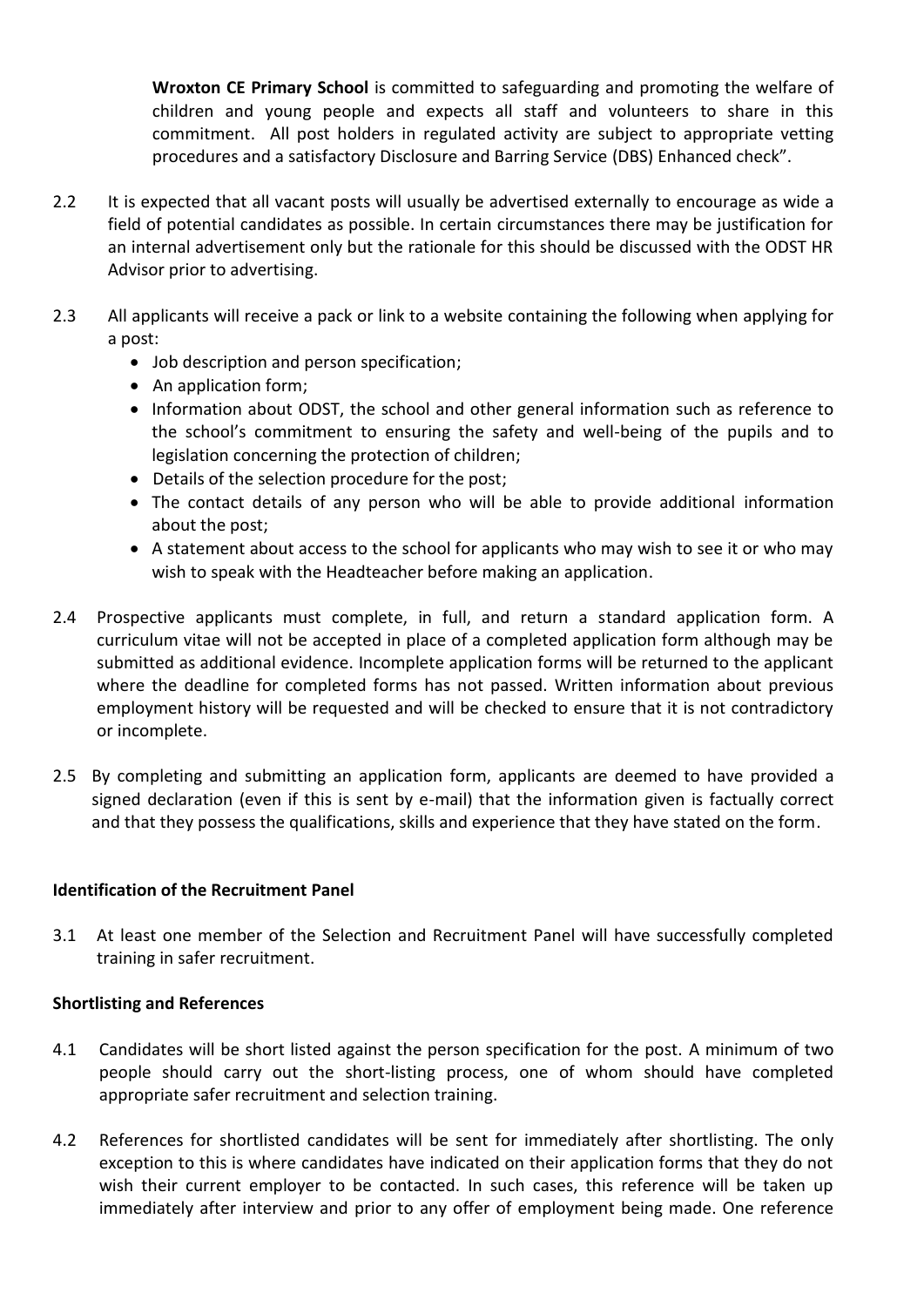will be sought prior to interview wherever possible. In all cases references will be reviewed and any discrepancies probed either during the selection process or prior to an offer of employment being confirmed.

- 4.3 References will be sought directly from the referee, who where necessary, will be contacted to clarify any anomalies or discrepancies. Detailed written records will be kept of such exchanges.
- 4.4 Where necessary, previous employers who have not been named as referees may be contacted to clarify any such anomalies or discrepancies. Detailed written records will be kept of such exchanges.
- 4.5 Referees will be asked specific questions about the following:
	- The candidate's suitability to work with children and young people;
	- Their relationship to the candidate;
	- Any substantiated allegations;
	- Any disciplinary warnings, including time-expired warnings, relating to the Safeguarding of children and young people;
	- The candidate's suitability for the post.
- 4.6 Reference requests will also include the following factual information:
	- Applicants current post and salary for the period in question;
	- Attendance record;
	- Disciplinary record.
- 4.7 All appointments will be subject to satisfactory references, vetting procedures and DBS clearance.

#### **Invitation to Interview**

- 5.1 Candidates called to interview will receive:
	- A letter confirming the interview and any other selection techniques;
	- Details of the interview day including details of the panel members;
	- Further copy of the person specification;
	- Details of any tasks to be undertaken as part of the interview process;
	- The opportunity to discuss the process prior to the interview;
	- Be asked to provide proof of identity; to support a DBS check, such as an original passport or birth certificate, and a document such as a driving licence that confirms an address, should be provided.

#### **The Selection Process**

- 6.1 Selection techniques will be determined by the nature and duties of the post, but all vacancies will require an interview of short-listed candidates.
- 6.2 A robust selection process should not rely solely on an interview and a range of selection activities should be designed to help assess who is the most suitable candidate for the job. Interviews must always be face-to-face.
- 6.3 Panels of at least 2 people should always be involved in interviews to allow observation of the candidate and notes to be taken and to minimise the risk of any allegation of bias.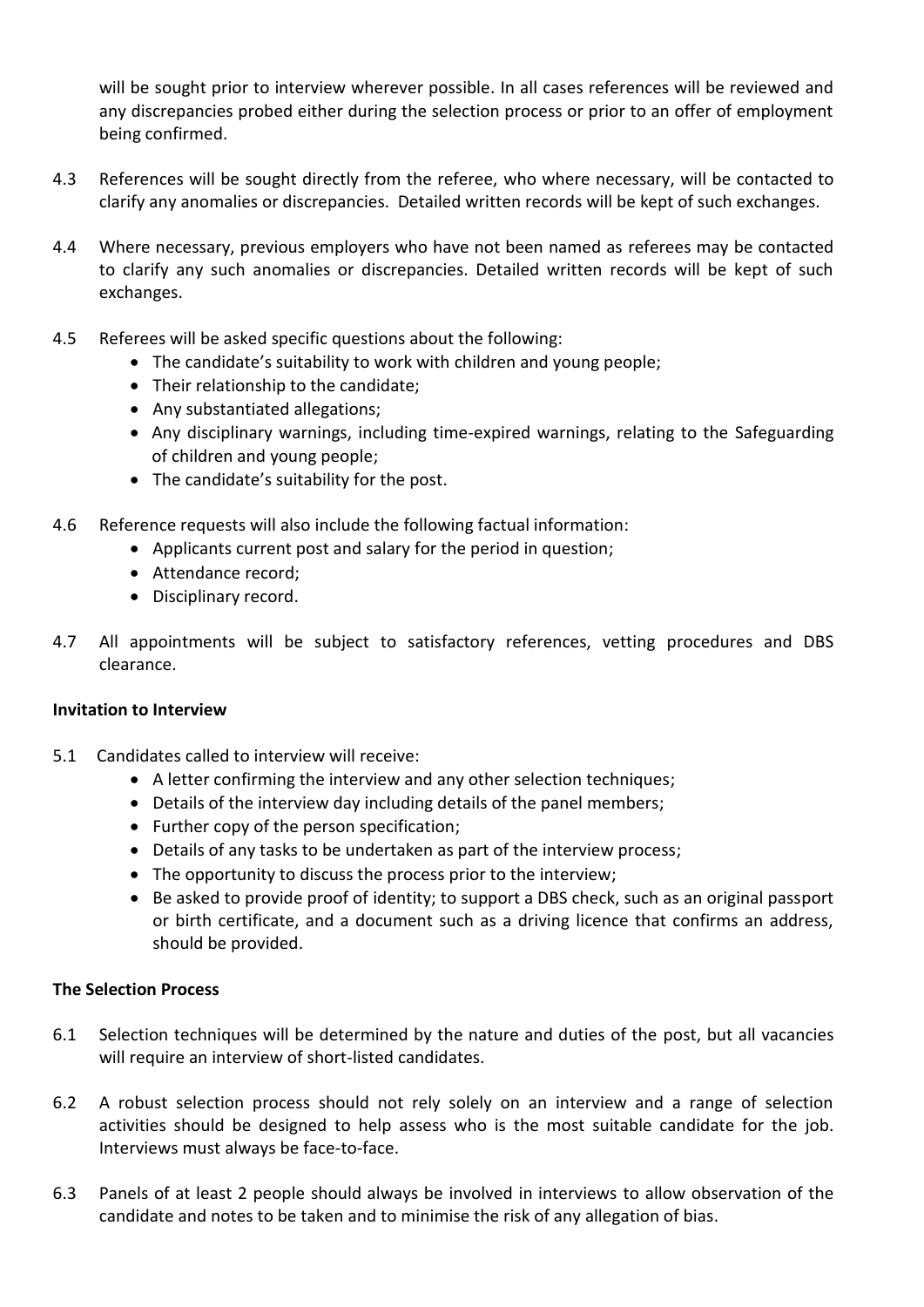- 6.4 Candidates will be required to:
	- Explain any gaps in employment;
	- Explain satisfactorily any anomalies or discrepancies in the information available to the panel;
	- Declare any information that is likely to appear on the DBS disclosure;
	- Demonstrate their ability to safeguard and protect the welfare of children and young people.
- 6.5 To assess the suitability of a candidate to work in a school the interview may examine:
	- The candidate's attitude and motivation to work with children;
	- Their ability to support the school's agenda for safeguarding and promoting the welfare of children;
	- Their attitudes in managing discipline and towards authority.

# **Employment Checks**

- 7.1 An offer of appointment will be conditional, and all successful candidates will be required to:
	- Provide proof of identity;
	- Complete an enhanced DBS application (including barred list check for those in regulated activity) and receive satisfactory clearance;
	- Undergo appropriate checks to ensure that they are not disqualified under the Childcare Disqualification Regulations 2018 and Childcare Act 2006;
	- Provide proof of professional status and actual certificates of qualifications;
	- Complete a confidential health questionnaire;
	- Provide proof of eligibility to live and work in the UK;
	- Submit to an overseas police check where the individual within the last five years has lived or worked outside the United Kingdom.

Additional checks will be carried out depending on the role such as:

- Verification that anyone employed as a teacher is not subject to a prohibition order;
- Confirmation that anyone taking up a managerial position (i.e. in the SLT) is not subject to a prohibition from management (Section 128) direction made by the Secretary of State.
- 7.2 All checks will be:
	- Confirmed in writing;
	- Documented and retained on the personnel file;
	- Recorded on the school's Single Central Record;
	- Followed up if they are unsatisfactory or if there are any discrepancies in the information received.
- 7.3 Employment will commence subject to all checks and procedures being satisfactorily completed.
- 7.4 It is strongly recommended that all efforts are made to obtain all pre-employment checks prior to the commencement of employment, particularly in relation to references and DBS checks. Where this is not possible, appointments should be delayed until satisfactory checks are received, or arrangements made for supervision of the staff member until such time that they are received.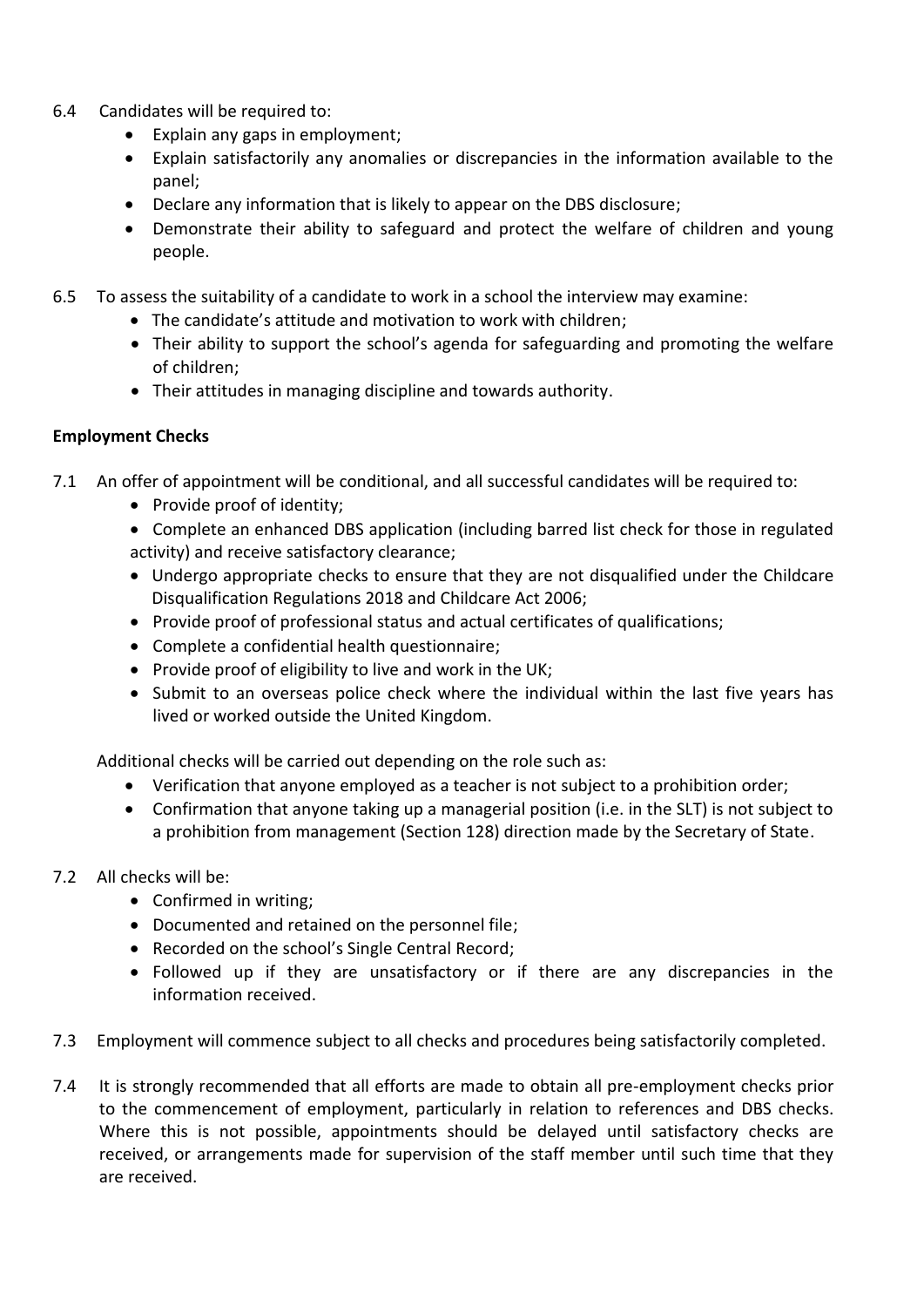7.5 Documented evidence of the checks made- e.g. eligibility to work, notification of the DBS certificate number (although not the certificate itself), references etc. – should be kept on the individual's personnel file in the school.

## **Induction**

- 8.1 All staff and volunteers who are new to the school will receive information on the school's safeguarding policy and procedures and guidance on safe working practices which would include guidance on acceptable conduct/behaviour. These expectations will form part of new staff members' induction training.
- 8.2 All successful candidates will undergo a period of induction and will:
	- Meet regularly with their induction tutor;
	- Meet regularly with their line manager;
	- Attend any appropriate training including generalist child protection training.

## **Supply Staff**

- 9.1 **Wroxton CE Primary School** will only use those agencies which operate a Safer Recruitment Policy and supply written confirmation that all relevant checks have been satisfactorily completed. Any information disclosed as part of the DBS check will be treated confidentially. These agencies should be able to demonstrate that their staff have received appropriate safeguarding training.
- 9.2. **Wroxton CE Primary School** will carry out identity checks when the individual arrives at school.

### **Peripatetic Staff**

10.1 **Wroxton CE Primary School** will require and seek confirmation that all necessary checks and DBS requirements have been satisfactorily completed for peripatetic staff.

#### **Single Central Records**

11.1 In line with DfE requirements, the school will keep and maintain a single central record of recruitment and vetting checks. The central list will record all staff who are employed at the school, including casual staff, supply agency staff whether employed directly or through an agency, volunteers, governors who also work as volunteers, and those who provide additional teaching or instruction for pupils but who are not staff members, e.g. specialist sports coach. A separate record of checks completed for Trustees will be held centrally.

#### **Volunteers**

- 12.1 As a school we commit to:
	- Never leave an unchecked volunteer unsupervised or allow them to work in regulated activity
	- Obtain an enhanced DBS check with barred list information for all volunteers who are new to working in regulated activity
	- Carry out a risk assessment when deciding whether to seek an enhanced DBS check without barred list information for any volunteers not engaged in regulated activity
	- Ensure that appropriate checks are carried out to ensure that individuals are not disqualified under the 2018 Childcare Disqualification Regulations or Childcare Act 2006.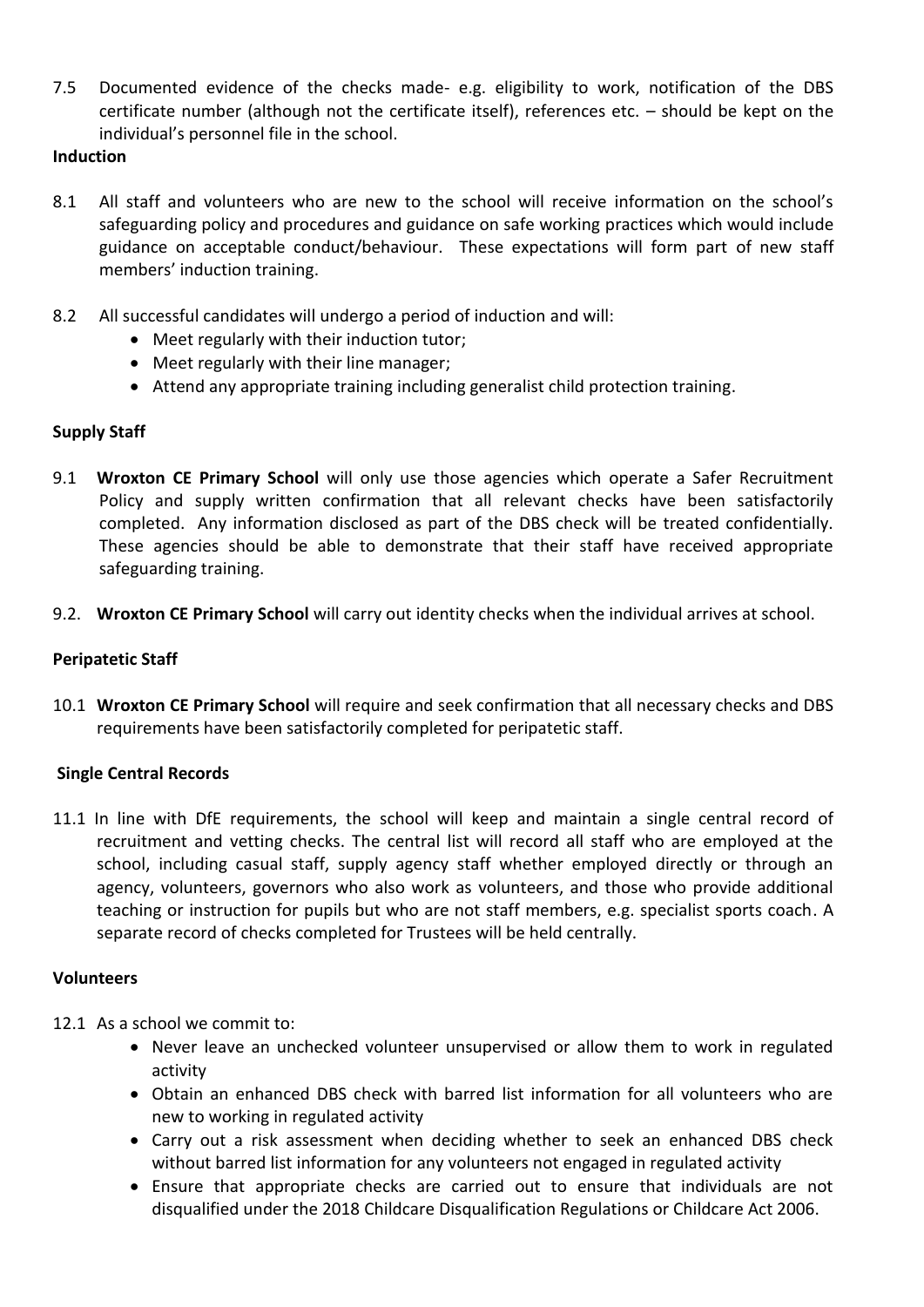#### **Contractors**

- 13.1 As a school we will:
	- Ensure that any contractor, or any employee of the contractor, who is to work at the school has had the appropriate level of DBS check;
	- Ensure that any contractor who has not been subject to an appropriate check will not be allowed to work unsupervised or engage in regulated activity under any circumstances;
	- Check the identity of all contractors and their staff on arrival at the school.

## **Trainee/ Student teachers**

14.1 Where applicants for initial teacher training are salaried by ODST, we will ensure that all necessary checks have been carried out. Where trainee teachers are fee-funded we will obtain written confirmation from the training provider that necessary checks have been carried out.

## **Supply Staff Agency and third-party staff**

- 15.1 As a school we will only use those agencies which operate a Safer Recruitment Policy and supply written confirmation that all relevant checks have been satisfactorily completed. Any information disclosed as part of the DBS check will be treated confidentially. These agencies should be able to demonstrate that their staff have received appropriate safeguarding training.
- 15.2 As a school we will carry out identity checks when the individual arrives at school.

#### **Useful Information**

*DfE Guidance on Keeping Children Safe in Education (September 2018):* [https://assets.publishing.service.gov.uk/government/uploads/system/uploads/attachment\\_data/file/737289/K](https://assets.publishing.service.gov.uk/government/uploads/system/uploads/attachment_data/file/737289/Keeping_Children_Safe_in_Education_Sept_2018.pdf) eeping Children Safe in Education Sept 2018.pdf

*Oxfordshire Safeguarding Children's Board* http://www.oscb.org.uk/information-resources/

*Ofsted Policy on Safeguarding* <https://www.gov.uk/government/publications/ofsted-safeguarding-policy>

*ODST Safeguarding and Child Protection Policy* <https://www.odst.org.uk/page/?title=Statutory+policies&pid=29>

#### **Declaration**

This policy has been ratified by the Local Governing Body on behalf of ODST:

Signed ………………………………………………….. Dated ……………………………………………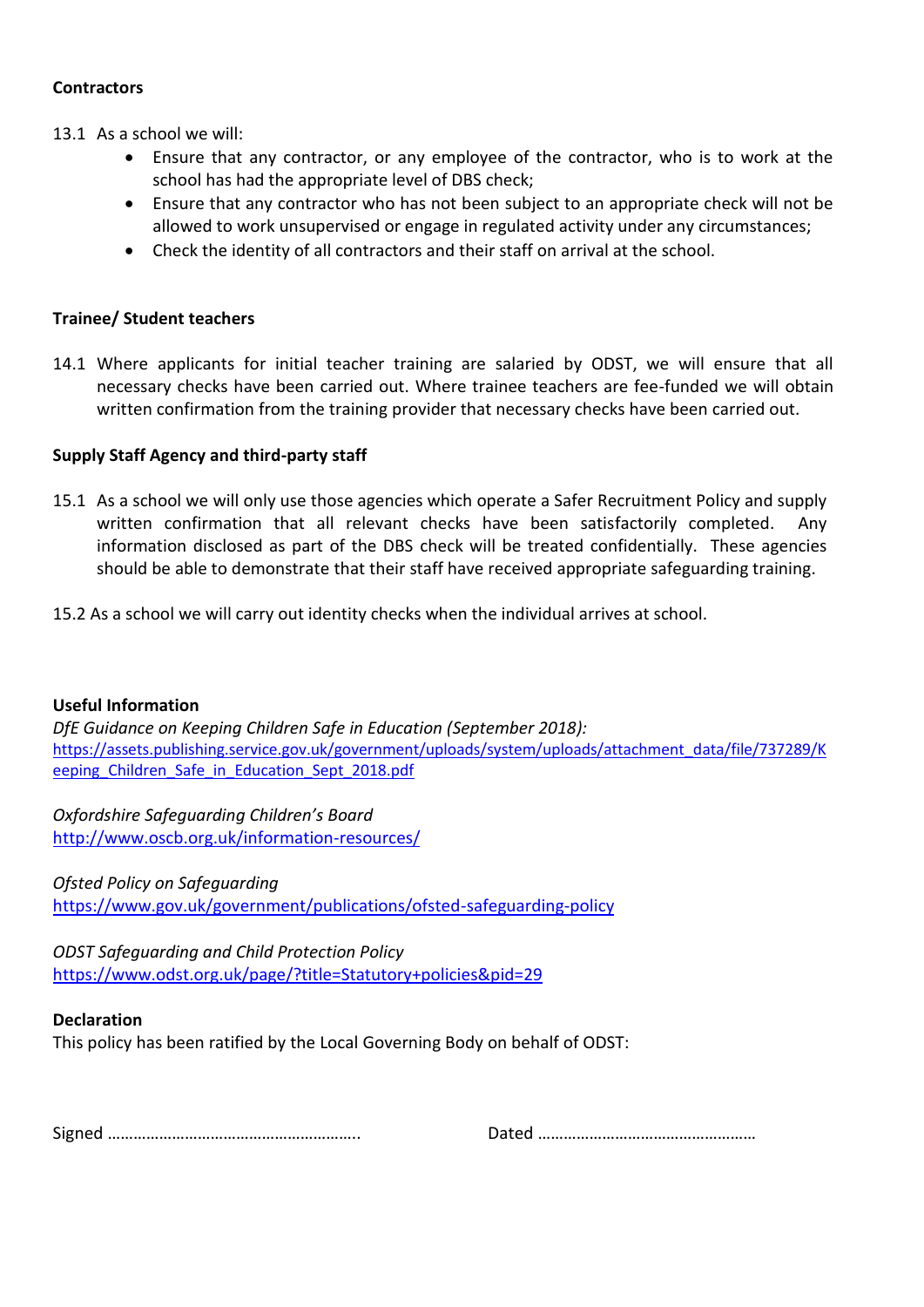#### **APPENDIX 1**- **REFERENCE REQUEST FORM**

| Name of applicant: |  |
|--------------------|--|
| Post applied for:  |  |
| Post Reference     |  |
| number:            |  |
| Name of Referee:   |  |

## **PART A**

- 1. Your relationship to the applicant (e.g. employer, line manager etc)?
- 2. How long have you known the applicant?
- 3. Please assess the candidate in respect of the following*:*

| a) Reliability                                                                                                        | Very good     | Good $ $ | Average | Poor |
|-----------------------------------------------------------------------------------------------------------------------|---------------|----------|---------|------|
| b) Initiative                                                                                                         | Very good $ $ | Good     | Average | Poor |
| c) Interpersonal Skills Very good<br>Good $ $<br>Average<br>Poor                                                      |               |          |         |      |
| d) Conscientiousness Very good                                                                                        | Good          | Average  | Poor    |      |
| Additional comments (if necessary):                                                                                   |               |          |         |      |
| Have you ever had any reason to doubt the candidate's honesty or<br>trustworthiness?<br>4.<br>Yes /<br>N <sub>o</sub> |               |          |         |      |
| If yes, please give reasons:                                                                                          |               |          |         |      |

If the candidate is known to you as an employee, please complete **Part B**. If not please go directly to **Part C**.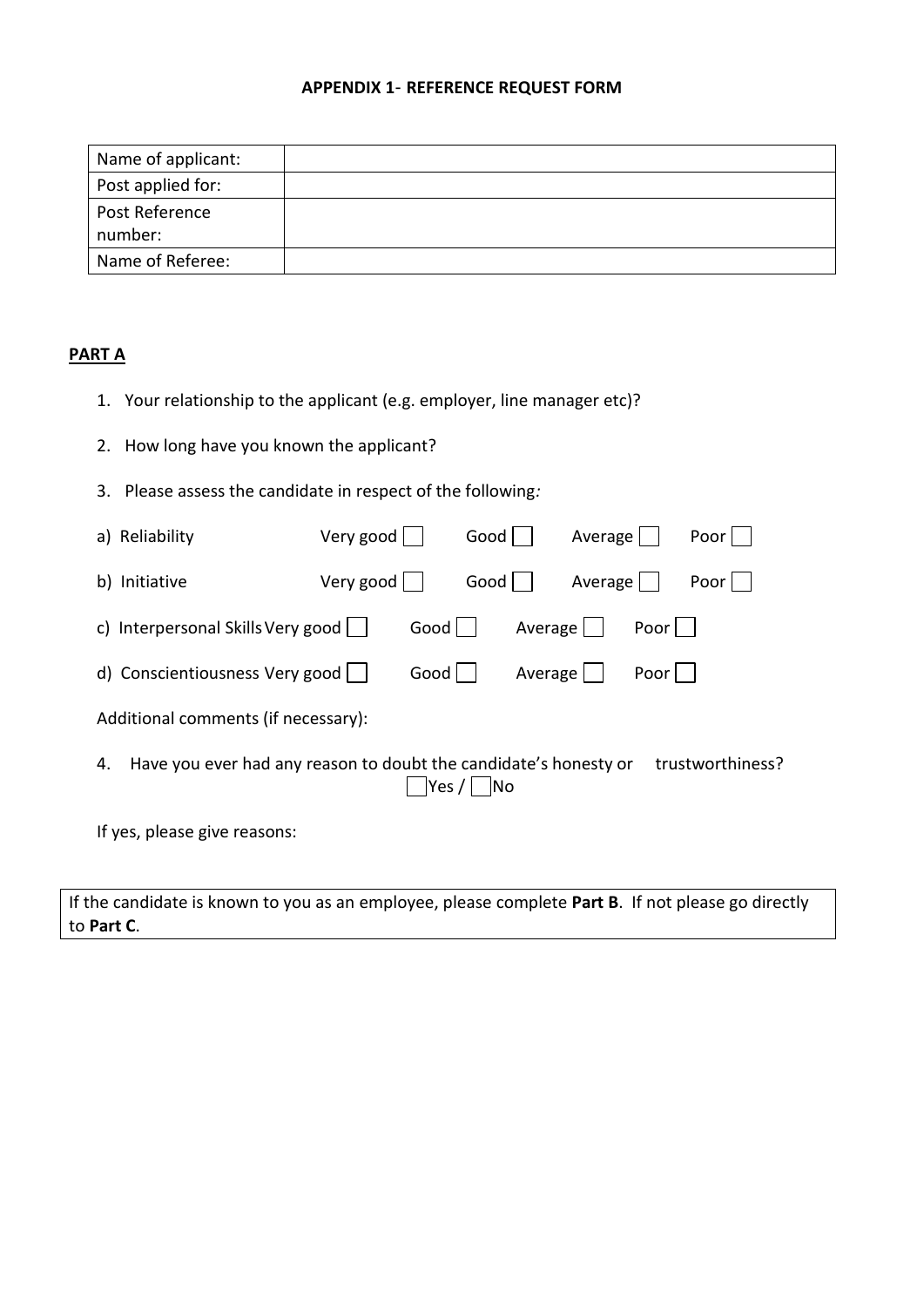#### **PART B**

1. Please confirm the candidate's period of employment with your organisation: From (day/month/year) to

If employment has ended, please state reason

2. Please give the candidate's current or last job title within your organisation together with a brief outline of the candidate's duties with your organisation (or attach an up to date job description)

**Job Title:**

#### **Job Duties**:

- 3. If the applicant has left your employment, please state the reason:
- 4. What was the final salary when applicant left your employment?
- 5. Would you re-employ the applicant?
- 6. Are you aware of any reasons why the applicant may not be suitable for a post where he/she will come into contact with children? Yes / No If yes, please give details:
- 7. a) Is the candidate currently the subject of any form of disciplinary or probation inquiry or warning, or was the candidate the subject of any such inquiry or warning on leaving your employment? Yes / No If yes, please give details:

b) Please provide details of any disciplinary procedures the applicant has been subject to, involving issues related to safety and welfare of children, including any in which the sanction has expired.

If yes, please give details:

c) Please provide details of any allegations or concerns that have been raised about the applicant that relate to the safety, welfare of children or young people or behaviours towards children or young people. The outcome, e.g. whether the allegations or concerns were investigated, the conclusion reached and how the matter was resolved.

If yes, please give details: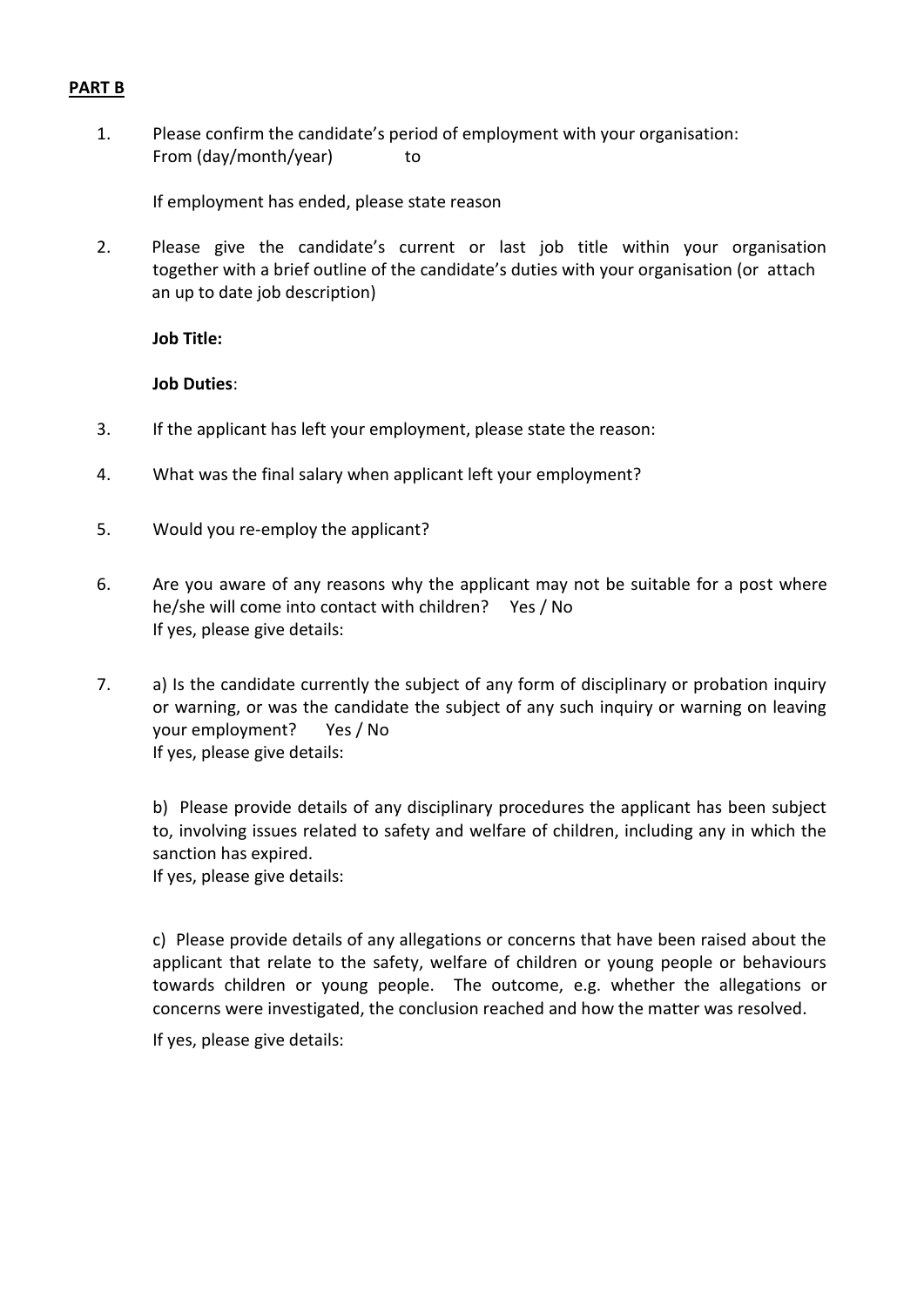## **PART C**

Please enclose a statement giving your opinion of the applicant's suitability or otherwise for this post. It would be particularly helpful if you could give some indications of strengths and weaknesses in relation to the post details.

i. I understand that this completed questionnaire will be held on file by Oxford Diocesan Schools Trust

\_\_\_\_\_\_\_\_\_\_\_\_\_\_\_\_\_\_\_\_\_\_\_\_\_\_\_\_\_\_\_\_\_\_\_\_\_\_\_\_\_\_\_\_\_\_\_\_\_\_\_\_\_\_\_\_\_\_\_\_\_\_\_\_\_\_\_\_\_\_

ii. I understand that Oxford Diocesan Schools Trust employees have the right to access their personal files (including references) under the General Data Protection Regulations.

| Referee's signature                                                  | Date:                                               |
|----------------------------------------------------------------------|-----------------------------------------------------|
| Name and position:                                                   | Official Stamp (or please attach a compliment slip) |
| In the event of any queries, please<br>provide your contact details: | Tel No:                                             |
|                                                                      | Email address:                                      |